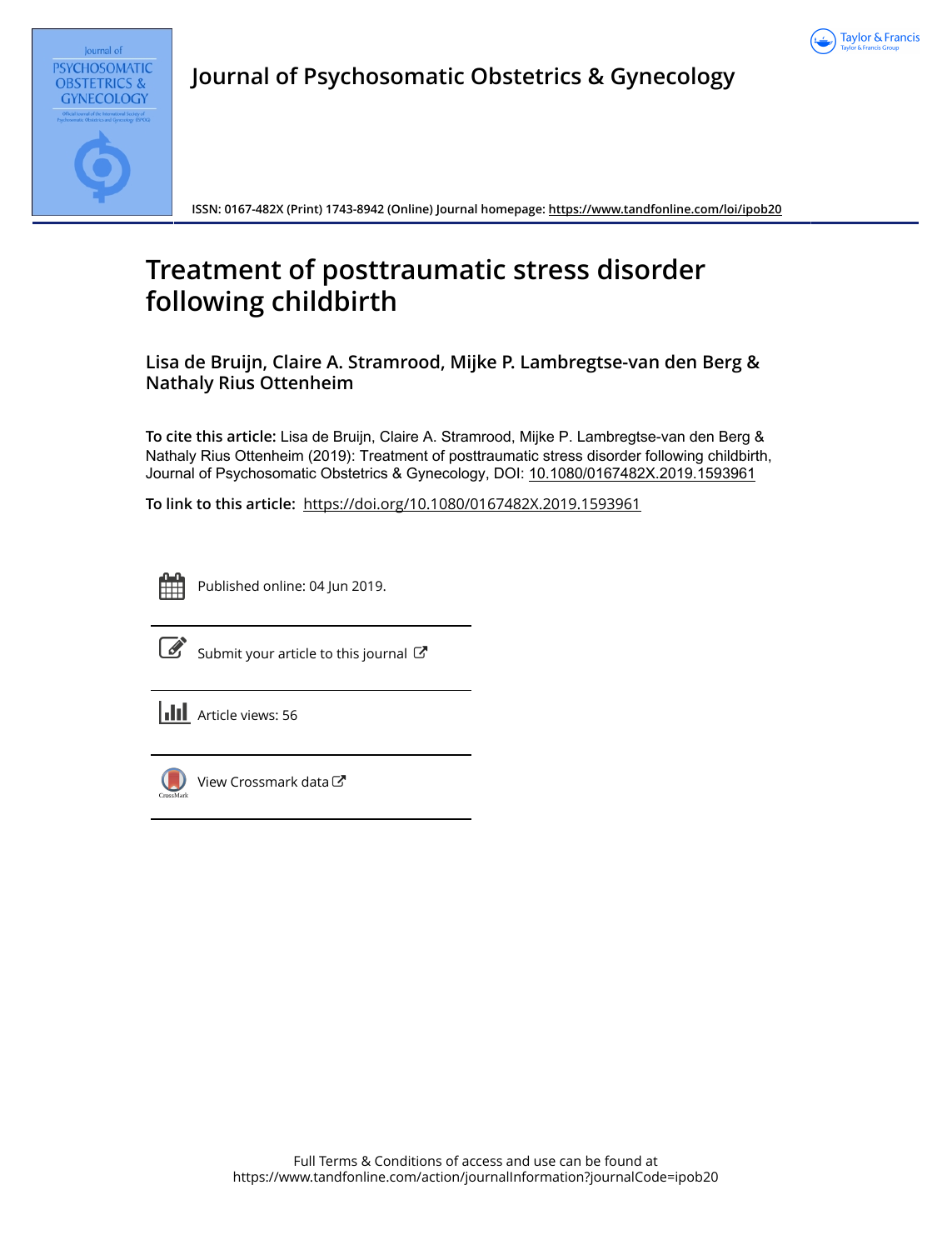#### <span id="page-1-0"></span>REVIEW ARTICLE

Tavlor & Francis Taylor & Francis Group

Check for updates

## Treatment of posttraumatic stress disorder following childbirth

Lisa de, Bruijn<sup>a</sup>, Claire A. Stramrood<sup>b</sup>, Mijke P. Lambregtse-van den Berg<sup>c,d</sup> and Nathaly Rius Ottenheim<sup>e</sup>

<sup>a</sup>Department of Psychiatry and Department of Child & Adolescent Psychiatry/Psychology, Erasmus MC, Rotterdam, The Netherlands; <sup>b</sup>Department of Obstetrics and Gynaecology, Amsterdam UMC, Amsterdam, the Netherlands; <sup>c</sup>Department of Psychiatry, Erasmus MC, Rotterdam, The Netherlands; <sup>d</sup>Department of Child & Adolescent Psychiatry/Psychology, Erasmus MC, Rotterdam, The Netherlands;<br><sup>e</sup>Department of Psychiatry, Leiden University Modical Center, Leiden, the Netherlands Department of Psychiatry, Leiden University Medical Center, Leiden, the Netherlands

#### ABSTRACT

**Aim:** The aim of this systematic review is to give an overview of the literature on treatment options for posttraumatic stress disorder (PTSD) following childbirth and to assess their efficacy. Method: PubMed, Embase, Web of Science, Cochrane and PsycINFO were searched using "PTSD", "childbirth" and "therapy" as terms for studies in English language published between 2000 and 2017. Additional studies were identified by checking reference lists. Studies were included when presence of PTSD was confirmed prior to treatment and childbirth was the traumatic event focused on. All studies were reviewed on sample size, study design, used instruments, sample characteristics, type of treatment and the result of treatment regarding PTSD (symptoms).

Results: Six studies met the inclusion criteria. One study on debriefing, three studies on cognitive behavioral therapy (CBT) and two studies on eye movement desensitization and reprocessing (EMDR) were identified. Both EMDR and CBT appear to be promising therapies for PTSD following childbirth. Debriefing seems to be beneficial when women request it themselves. Conclusions: EMDR and CBT seem to be effective as therapy for PTSD following childbirth.

However, evidence is still limited and more controlled trials are needed to draw conclusive results.

#### Introduction

Pregnancy and childbirth are usually considered to be positive events. However, for some women, childbirth and the following puerperal period are complicated due to mental health problems. As a result of extensive research, postpartum depression and psychosis are nowadays well-known mental health problems among the population and clinicians [[1\]](#page-9-0). This is not yet the case for posttraumatic stress disorder (PTSD) following childbirth [\[2](#page-9-0)]. A growing body of evidence suggests that giving birth may be experienced as a traumatic event and lead to PTSD [[3,4\]](#page-9-0). People may develop PTSD after experiencing an event which is traumatic, such as threatened death, serious injury or sexual violation [[5\]](#page-9-0). PTSD is characterized by symptoms of re-experiencing, avoidance, negative cognitions and mood, and hyperarousal. These symptoms must be present for more than one month [[5\]](#page-9-0). Avoidance and re-experiencing appear to be the most outspoken symptoms in women suffering from PTSD following childbirth [\[6](#page-9-0)]. A recent meta-analysis found

that 4.0% of women develop PTSD following childbirth [[7\]](#page-9-0). A higher prevalence of PTSD has been found in women with complications in pregnancy and during delivery [8–[11\]](#page-9-0). The overall prevalence in these highrisk samples was 15.7% [[10](#page-9-0)].

PTSD following childbirth has serious consequences for a number of daily life aspects [[12](#page-9-0)]. Women suffering from PTSD following childbirth often feel misunderstood and not supported by their families because their relational context considers childbirth as a positive event [\[13](#page-9-0)]. Furthermore, PTSD following childbirth may have negative effects on the relationship with the partner, including negative emotions and poor communication, decreased intimacy, sexual dysfunction and even separation [[14,15](#page-9-0)]. Women may avoid sexual engagement out of fear of becoming pregnant again [[16,17](#page-9-0)]. If they do become pregnant, they may avoid having antenatal check-ups with a midwife or an obstetrician [\[11,18\]](#page-9-0). In addition, women may suffer from severe anxiety before or during subsequent delivery, which is associated with more elective and emergency cesarean sections [[15,19,20](#page-9-0)].

CONTACT Lisa de Bruijn <a>
bruijn.l@gmail.com Pleter de la Courtstraat 9, 2313 BP Leiden, The Netherlands

This article has been republished with minor change. This change do not impact the academic content of the article.

#### ARTICLE HISTORY

Received 4 January 2018 Revised 20 February 2019 Accepted 8 March 2019

**KEYWORDS** 

PTSD following childbirth; treatment; EMDR; CBT; debriefing

2019 Informa UK Limited, trading as Taylor & Francis Group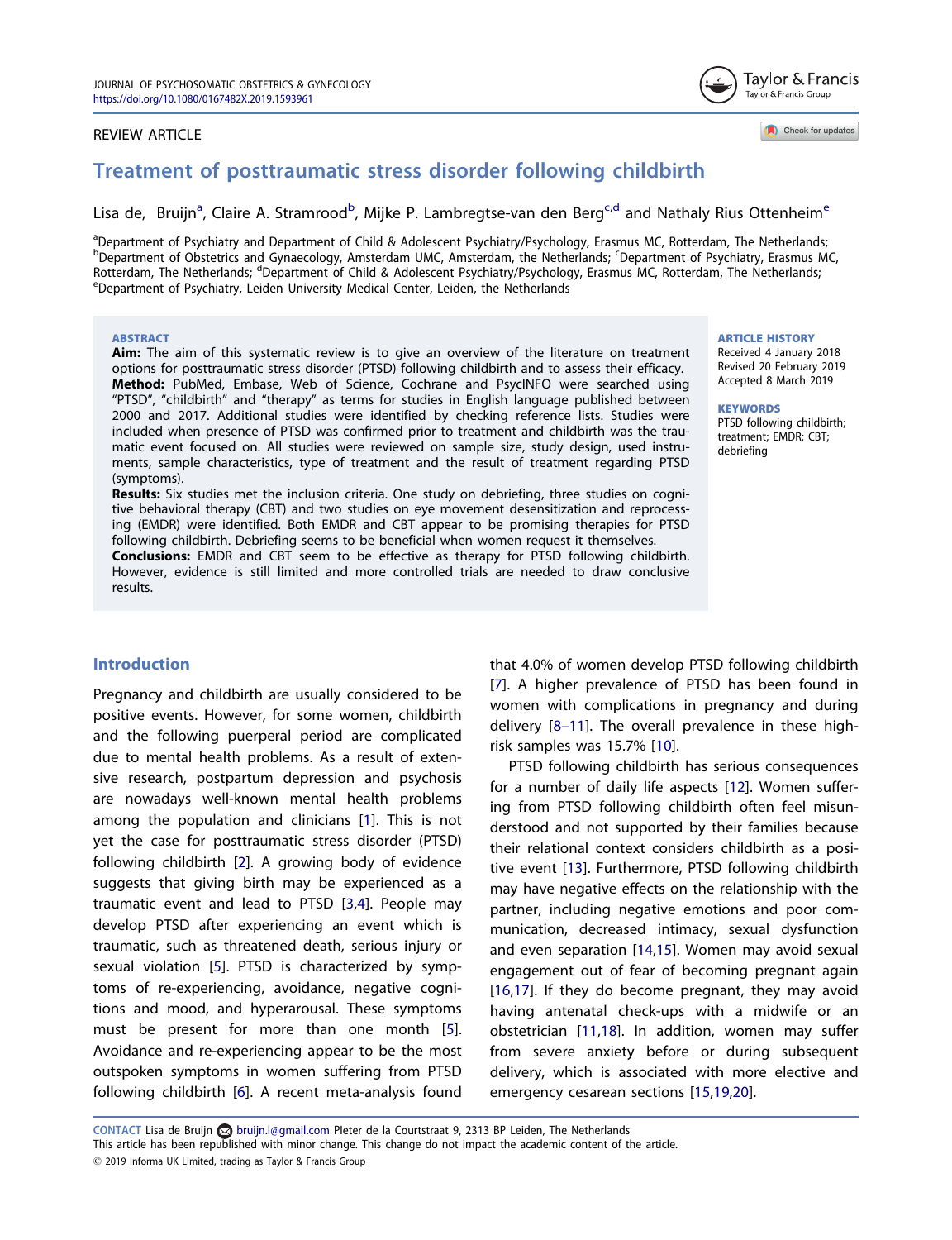<span id="page-2-0"></span>PTSD following childbirth may also affect the mother–baby bond [\[14](#page-9-0)]. The majority of women reports initial feelings of rejection toward their baby and experiencing difficulties to develop a bond with their child [[3,13,16,](#page-9-0)[21,22](#page-10-0)]. On the long-term, this group of women shows suboptimal bonding with their child, such as avoidant or anxious bonds [\[14,15\]](#page-9-0).

A recent systematic review identified the most relevant risk factors for developing PTSD following childbirth [[23\]](#page-10-0). Most strongly associated pre-birth risk factors are having a history of psychopathology, especially a history of PTSD, anxiety disorder or depression; complications in pregnancy, depression in pregnancy and fear of childbirth. During birth, the identified risk factors include negative subjective experiences, such as negative emotions during birth and experiencing lack of control [[10,](#page-9-0)[23](#page-10-0)–25]. Also, contributing to a negative experience is lack of support by partner and medical staff, which are identified separately as strongly associated risk factors [\[6](#page-9-0)[,26](#page-10-0)–28]. A positive correlation between operative deliveries and presence of PTSD was found [[23](#page-10-0)]. Complications with the infant during delivery are also a strong predictor of PTSD following childbirth [\[8](#page-9-0)[,29,30](#page-10-0)]. After birth, poor coping and stress, and depression are identified as risk factors [[3,10](#page-9-0)[,23](#page-10-0)].

Knowledge of prevalence and risk factors is relevant to develop effective treatment programs. Treatment for non-childbirth related PTSD includes debriefing, cognitive behavior therapy (CBT) and eye movement desensitization and reprocessing (EMDR) [\[31,32\]](#page-10-0). Debriefing is defined as a semi-structured conversation in order to reduce the possibility of psychological damage and pursuing recovery after a traumatic event. A structured procedure, the critical incident stress debriefing, was developed by Mitchell in 1983 and became a widely used therapeutic intervention [[33\]](#page-10-0). The way in which debriefing is most often being used in the postpartum period has, however, an unstructured approach and focuses on providing the women an opportunity to talk about her feelings and emotions involving her delivery [\[22\]](#page-10-0). CBT is a form of psychotherapy in which negative cognitions about the self and the world are challenged in order to alter unwanted beliefs and behavior patterns. EMDR is a protocolled technique whereby the therapist asks the participant to focus on the traumatic events and the associated emotions, while engaging in bilateral stimulation with eye movements [[34](#page-10-0)]. CBT and EMDR are most commonly used as therapy since research has confirmed their efficacy [[31,32](#page-10-0)]. Results on debriefing as possible therapy remain inconclusive [\[22,25,35](#page-10-0)].

Taken together, the consequences of posttraumatic symptoms after childbirth are serious. Therefore, it is important that adequate therapeutic interventions are developed to treat women with PTSD following childbirth. In order to provide directions for further research to this review will present an overview of the literature up to May 2017 on the existing treatment options and will assess their efficacy.

#### Method

In order to gather studies for this review on treatment of PTSD following childbirth, PubMed, Embase Web of Science, Cochrane and PsycINFO were searched for studies in English language with a combination of PTSD terms (posttraumatic stress disorder and PTSD), childbirth terms (childbirth, parturition, labor, obstetric delivery, cesarean birth, birth, puerperium, postpartum, postpartal and postnatal) and therapy terms (treatment, therapy, disease management, and crisis intervention). The search result showed no pharmacological studies. Three types of therapeutic interventions were found: debriefing, CBT and EMDR. More studies were searched by adding the three types of therapy separately. Duplicates were removed by using EndNote X7. The reference lists of all studies were checked to identify other studies of importance.

Two authors (NR and LB) first screened 638 titles and abstracts to include or exclude relevant studies. Subsequently, when sufficient information was lacking in the abstracts, full text articles were reviewed by the same reviewers. Twenty-one full text articles were reviewed. A total of six studies met the inclusion criteria.

The studies included were published until May 2017 and written in the English language. To be included, the studies had to be empirical research with confirmation of presence of PTSD prior to start of the treatment. The presence of PTSD had to be measured by using qualitative or quantitative methods. Furthermore, childbirth had to be more than one month ago and it had to be the traumatic event therapy focused on. Studies also had to report the type of treatment and the result on PTSD symptoms after treatment. Vaginal births as well as operative births were included. Conference abstracts, editorial comments and reviews were excluded. In addition, studies concerning spontaneous abortion, miscarriage, stillbirth or traumatic experiences at the neonatal intensive care unit (NICU) in parents with pre-term born babies were excluded. Also, studies reporting on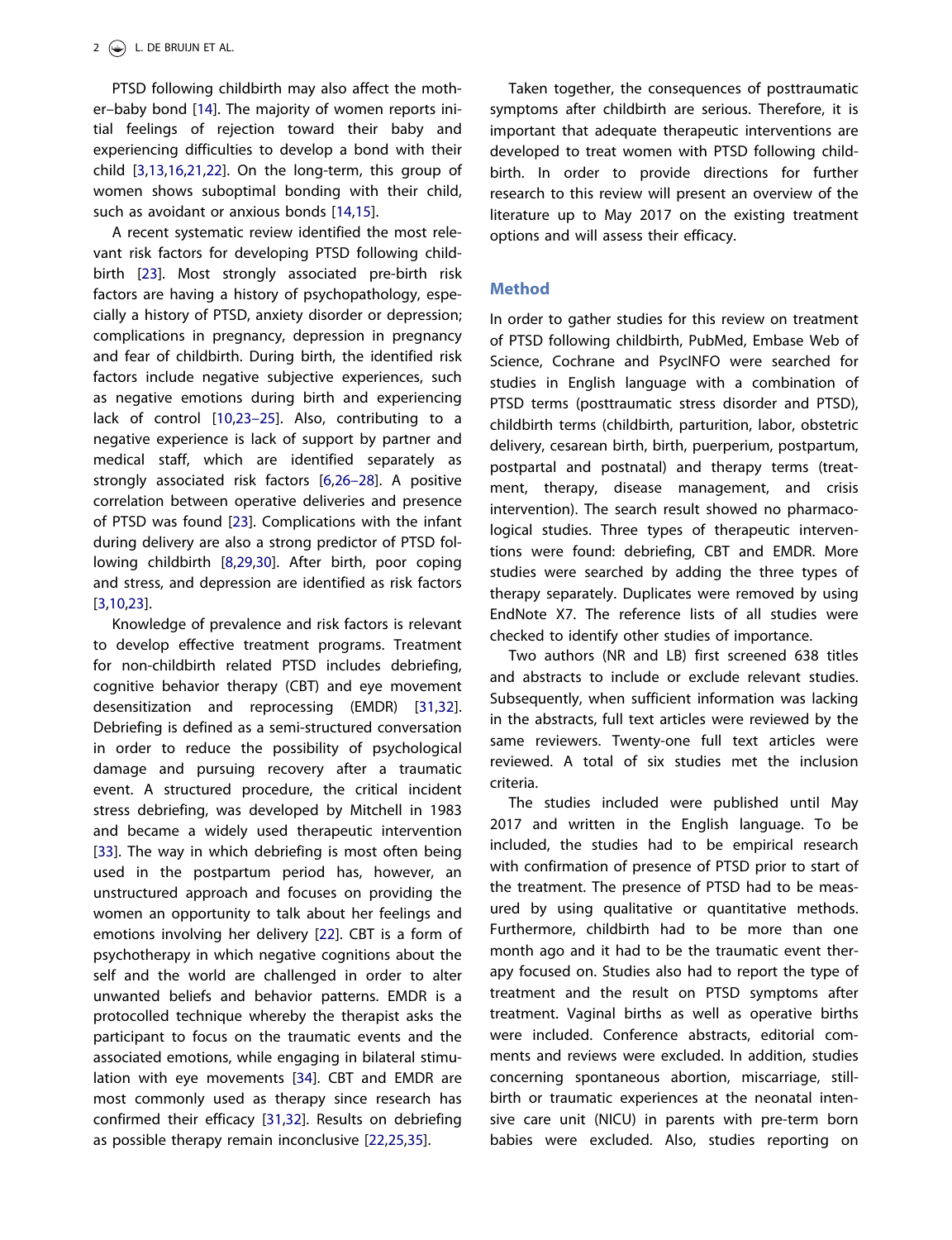<span id="page-3-0"></span>prevention of developing PTSD following childbirth were excluded.

One author (LB) extracted the following data from all included studies: country, study design, in- and exclusion criteria, sample characteristics, type of treatment, the result of the treatment regarding PTSD (symptoms) and risk of bias by using the Cochrane Risk of Bias Tool.

#### **Results**

Six studies met the inclusion criteria [\[13,16,17](#page-9-0)[,36](#page-10-0)–38]. The result of the search is shown in Figure 1. All studies focused on childbirth as the traumatic event and confirmed validated presence of PTSD prior to start of treatment. Studies were conducted between 2003 and 2016. Of the included studies, two studies were conducted as pilot study, two as case series and two as controlled trials. One study evaluated debriefing, three studies CBT and two studies EMDR. All studies included in the review are presented in [Table 1](#page-4-0).

#### **Debriefing**

One study investigated post-partum debriefing (also known as postnatal debriefing) as therapy for posttraumatic symptoms following childbirth [\[36](#page-10-0)]. This non-randomized controlled trial was performed with 46 women that requested debriefing. The debriefing session was given at a broad range of time after delivery. The control group consisted of 34 women who did not want debriefing. In both the intervention and the control group, all women met criterion A of the DSM-IV classification of PTSD. One individual debriefing session was given by a midwife with specialist training in counseling techniques or cognitive behavior techniques and solution focused therapy. The effect of the debriefing session was measured immediately after session and after one month. Even though there was a significant effect of time on symptom



Figure 1. Flow chart of systematic search.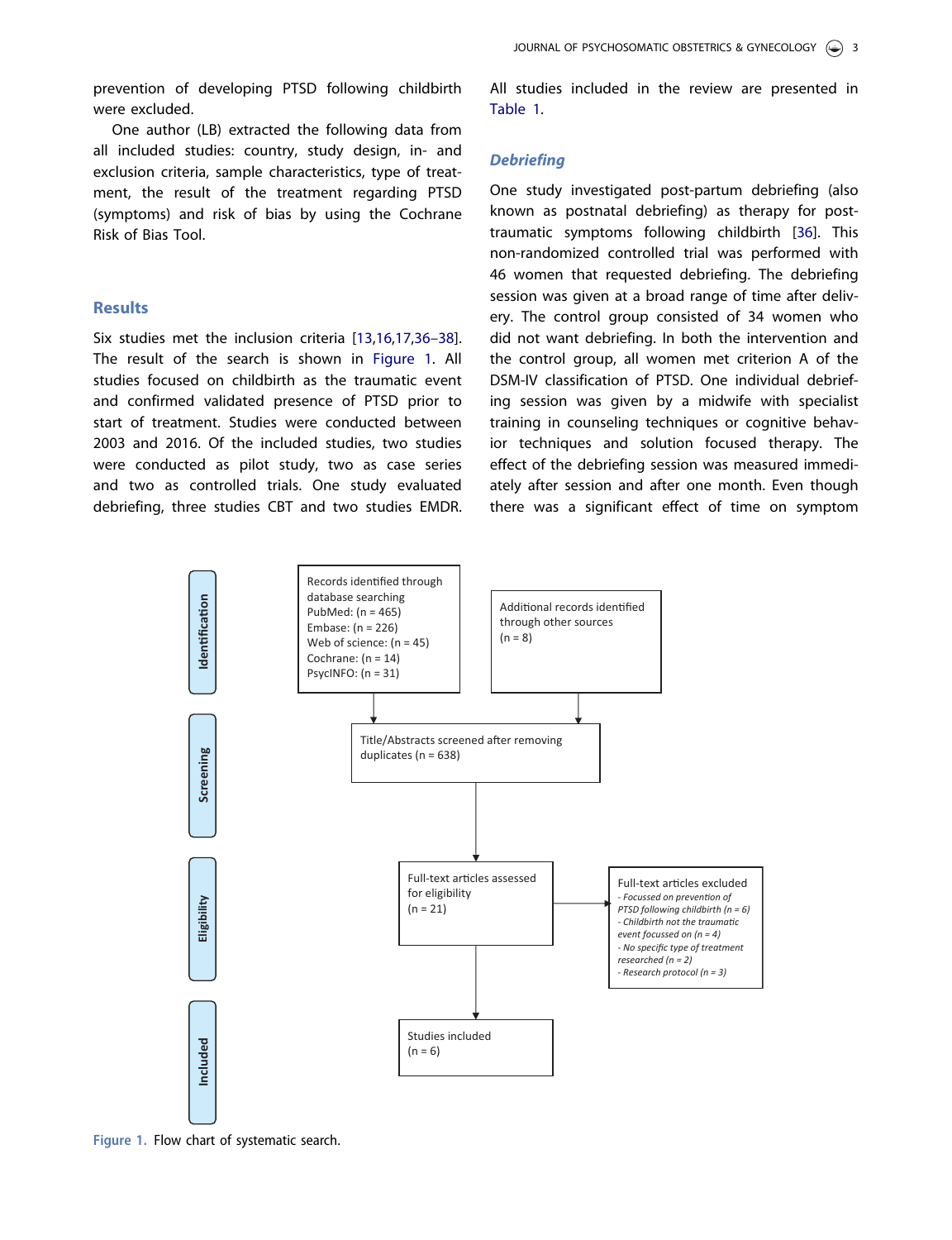<span id="page-4-0"></span>

|                                                                                                                                                                                                                                                                                  |                  |                                    | Study characteristics                                                                                                                                                                                                                                                                                                                                                                             |                                                                                                                               |              |               | Sample characteristics                                                                                                                                           |                                                                                                                                                                                                       | Intervention                                                                                                                                                                                                                                             |                                                                          | PTSD                                                                                                                                                                                                                                                                                                         |                                                                                                                                                                                                                                                            |
|----------------------------------------------------------------------------------------------------------------------------------------------------------------------------------------------------------------------------------------------------------------------------------|------------------|------------------------------------|---------------------------------------------------------------------------------------------------------------------------------------------------------------------------------------------------------------------------------------------------------------------------------------------------------------------------------------------------------------------------------------------------|-------------------------------------------------------------------------------------------------------------------------------|--------------|---------------|------------------------------------------------------------------------------------------------------------------------------------------------------------------|-------------------------------------------------------------------------------------------------------------------------------------------------------------------------------------------------------|----------------------------------------------------------------------------------------------------------------------------------------------------------------------------------------------------------------------------------------------------------|--------------------------------------------------------------------------|--------------------------------------------------------------------------------------------------------------------------------------------------------------------------------------------------------------------------------------------------------------------------------------------------------------|------------------------------------------------------------------------------------------------------------------------------------------------------------------------------------------------------------------------------------------------------------|
| Article                                                                                                                                                                                                                                                                          | Country          | Design                             | In- and exclusion                                                                                                                                                                                                                                                                                                                                                                                 | Setting                                                                                                                       | z            | Age           | GOP()                                                                                                                                                            | during delivery<br>Complications                                                                                                                                                                      | Debriefing/CBT/ EMDR                                                                                                                                                                                                                                     | Outcome and scale/<br>index used                                         | <b>Results</b>                                                                                                                                                                                                                                                                                               | Risk of bias                                                                                                                                                                                                                                               |
| Postnatal debriefing:<br>Have we thrown<br>with the bath<br>the baby out<br>water? [36]                                                                                                                                                                                          | š                | controlled trial<br>Non-randomized | read and write English<br>meet criteria A<br>$age > 18$ years<br>for PTSD<br>fluently<br>Inclusion:                                                                                                                                                                                                                                                                                               | group, the control<br>requested by the<br>want debriefing<br>women in the<br>group did not<br>intervention-<br>Debriefing was | $\pmb{8}$    | $18 - 42$     | 78.79 % (control<br>(debriefing<br>group) P1<br>group)<br>73.68%                                                                                                 | 20.58% ECS in control<br>debriefing group<br>43.48% ECS in<br>qroup                                                                                                                                   | One debriefing session, PSS-SR (modified to<br>midwife led<br>individual,                                                                                                                                                                                | measure criterion A<br>refer to birth and<br>questions to<br>were added) | PTSD symptoms reduced Selection bias: high<br>debriefing group, re-<br>experiencing most<br>more in the<br>reduced                                                                                                                                                                                           | Performing bias: high<br>Detection bias: high<br>Reporting bias: low<br>Attrition bias: low                                                                                                                                                                |
| Healing traumatizing<br>among women<br>through short-<br>therapy [13]<br>interactions<br>term group<br>provider                                                                                                                                                                  | S                | pilot                              | traumatizing provider<br>term cognitive group<br>therapy intervention<br>high school diploma<br>interaction during a<br>complete the short<br>willing and able to<br>understand English<br>disruption after a<br>able to read and<br>birth experience<br>unrelated to the<br>baby's physical<br>self-identified<br>psychological<br>significant<br>$>19$ years<br>outcome<br>or GED<br>Inclusion: | Not specially stated                                                                                                          | G            | $\frac{9}{1}$ | No information                                                                                                                                                   | No information                                                                                                                                                                                        | (Insight: a cognitive<br>sessions 4h each<br>1999), 5 monthly<br>women (Gordon<br>enhancement<br>cognitive group<br>program for<br>intervention<br>therapy                                                                                               | PTCS                                                                     | on improved scores<br>Significantly improved<br>functioning (based<br>psychological                                                                                                                                                                                                                          | of the clinical scales) Detection bias: unclear<br>Selection bias: unclear<br>Reporting bias: low<br>Attrition bias: low<br>Performing bias:<br>unclear                                                                                                    |
| behavior therapy<br>stress symptoms<br>of posttraumatic<br>traumatic stress<br>Cognitive behavior<br>postnatal post-<br>Internet-provided<br>disorder: case<br>- a randomized<br>studies [16]<br>therapy for<br>controlled<br>cognitive<br>following<br>childbirth<br>trial [43] | Sweden<br>$\leq$ | Case studies<br>RCT                | a traumatic childbirth<br>not being pregnant -<br>having self-reported<br>symptoms related to<br>not having problems<br>TES sum score $\geq 30$<br>posttraumatic stress<br>being able to read<br>having access to a<br>and write Swedish<br>computer and the<br>Inclusion: Postnatal<br>$\geq$ 18 years<br>internet<br>Inclusion:<br>PTSD                                                         | individual needs.<br>Not specially stated<br>$10-12$ sessions<br>Including partner.<br>Adjustments to                         | 95<br>$\sim$ | $25 - 50$     | 57.1% (treatment Instrumental<br>(termination of<br>64.3% (control<br>pregnancy)<br>unwanted<br>group) P1<br>32 and 35 P 1 and P1<br>APLA <sub>1</sub><br>group) | (control group)<br>(control group)<br>25.0% (treatment<br>32.1% (treatment<br>group); 32.1%<br>delivery, third<br>group); 14.3%<br>Case 2: forceps<br>degree tear<br>Case 1: ECS<br>delivery:<br>ECS: | therapy track and a<br>one module per week<br>herself an others<br>ICBT consisting of 8<br>modules, guided<br>homework track<br>psychotherapist,<br>PTSD symptoms<br>and underlying<br>consisting of a<br>beliefs about<br>by personal<br>CBT to address | Clinical impression<br>TES and IES-R                                     | treatment within the<br>significant reduction<br>treatment group as<br>in PTSD symptoms<br>without treatment.<br>reduction in PTSD<br>showed the same<br>control group did<br>symptoms as the<br>treatment group<br>before and after<br>All PTSD symptoms<br>After 8 weeks the<br>There was a<br>disappeared | Detection bias: unclear<br>Selection bias: unclear<br>Attrition bias: unclear<br>Performing bias: high<br>Reporting bias: high<br>Detection bias: high<br>Reporting bias: low<br>Selection bias: low<br>Attrition bias: low<br>Performing bias:<br>unclear |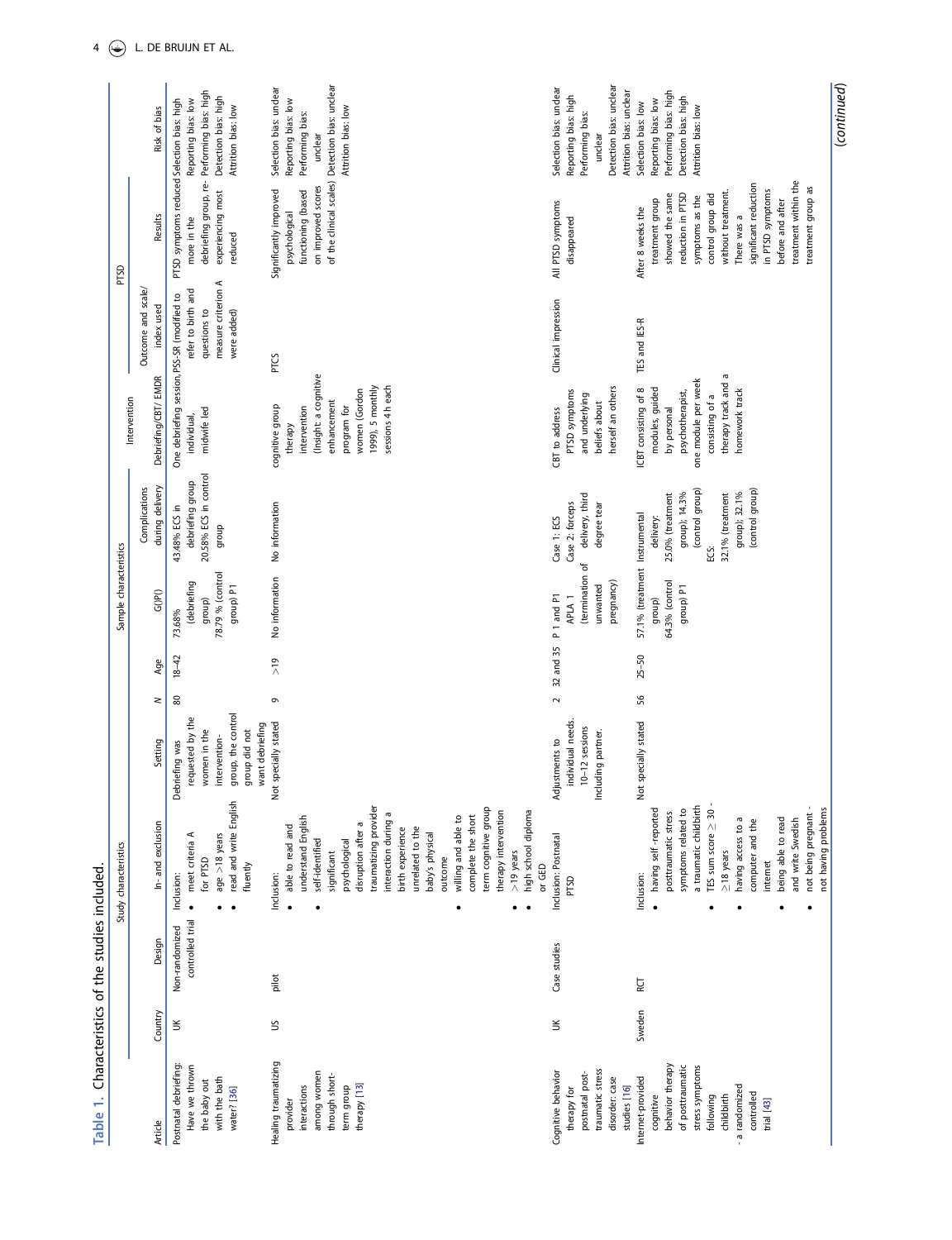| ٠ |
|---|
|   |
|   |
|   |
|   |
|   |
|   |

| Decrease in fulfillment of Selection bias: unclear<br>Selection bias: unclear<br>Performing bias: low<br>Detection bias: high<br>Reporting bias: low<br>Reporting bias: low<br>Detection bias: low<br>Attrition bias: high<br>Attrition bias: low<br>Risk of bias<br>Performing bias:<br>unclear<br>caused by symptoms,<br>to the same level as<br>all PTSD criteria, no<br>posttraumatic stress<br>SUD score 0 validity of<br>symptoms recurred<br>motherhood, fewer<br>well as within the<br>no disturbance of<br>before at time of<br>confidence about<br>daily life. In one<br>clinical suffering<br>4 sessions: intake, two Clinical interview, SUD Positive perception<br>delivery, higher<br>control group.<br>about second<br><b>Results</b><br>delivery and<br>patient the<br>cognition 7<br>symptoms,<br>follow-up<br>interviews, psycho-<br>Outcome and scale/<br>treatment notes<br>TES and SUD scale,<br>index used<br>therapist's<br>individual<br>scale<br>or bodily tenseness<br>Debriefing/CBT/ EMDR<br>treatment sessions<br>treatment, session<br>the subject could<br>feeling of anxiety<br>completed when<br>treatment was<br>closing session<br>remember the<br>Intervention<br>(EMDR) and a<br>of 50-90 min,<br>birth without<br>1 vacuum extraction, 24-8h of EMDR<br>ECS (same subject,<br>pregnancies, last<br>2: shoulder dystocia<br>during delivery<br>3: postpartum pre-<br>Complications<br>extraction, ECS<br>1: failed vacuum<br>time uterine<br>subsequent<br>eclampsia<br>rupture)<br>$G$ 2-3; P 1-2<br>GOP()<br>3 21, 25 and 29G 2 P 1<br>$24 - 31$<br>Age<br>z<br>pregnant, the other<br>three were not<br>their perinatologist<br>psychologist by<br>Setting<br>Pregnant or non-pregnant 1 subject was<br>Women who were in their Referred to a<br>not currently having a<br>having medication, no<br>course of the program<br>intention of changing<br>fear of childbirth after<br>serious problem that<br>the dose during the<br>the least month, no<br>psychiatric care - if<br>a previous traumatic<br>change of dose for<br>women with severe<br>traumatic delivery<br>In-and exclusion<br>$\geq$ 3 months after<br>second pregnancy<br>would be better<br>participating in<br>requiring more<br>psychotherapy<br>not currently<br>treated with<br>urgent care<br>childbirth<br>$\bullet$<br>¢<br>Design<br>Pilot<br>The patient observer: The NetherlandsPilot<br>Sweden<br>Country<br>treatment (EMDR)<br>for the treatment<br>and reprocessing<br>and reprocessing<br>A pilot study of eye<br>of posttraumatic<br>traumatic stress<br>stress following<br>eye-movement<br>desensitization<br>desensitization<br>childbirth [17]<br>childbirth [38]<br>movement<br>for post-<br>after<br>Article |                                                                                                                                                                                                                          |                                            |  | Study characteristics |  | Sample characteristics |  | PTSD |  |
|-----------------------------------------------------------------------------------------------------------------------------------------------------------------------------------------------------------------------------------------------------------------------------------------------------------------------------------------------------------------------------------------------------------------------------------------------------------------------------------------------------------------------------------------------------------------------------------------------------------------------------------------------------------------------------------------------------------------------------------------------------------------------------------------------------------------------------------------------------------------------------------------------------------------------------------------------------------------------------------------------------------------------------------------------------------------------------------------------------------------------------------------------------------------------------------------------------------------------------------------------------------------------------------------------------------------------------------------------------------------------------------------------------------------------------------------------------------------------------------------------------------------------------------------------------------------------------------------------------------------------------------------------------------------------------------------------------------------------------------------------------------------------------------------------------------------------------------------------------------------------------------------------------------------------------------------------------------------------------------------------------------------------------------------------------------------------------------------------------------------------------------------------------------------------------------------------------------------------------------------------------------------------------------------------------------------------------------------------------------------------------------------------------------------------------------------------------------------------------------------------------------------------------------------------------------------------------------------------------------------------------------------------------------------------------------------------------------------------------------------------|--------------------------------------------------------------------------------------------------------------------------------------------------------------------------------------------------------------------------|--------------------------------------------|--|-----------------------|--|------------------------|--|------|--|
|                                                                                                                                                                                                                                                                                                                                                                                                                                                                                                                                                                                                                                                                                                                                                                                                                                                                                                                                                                                                                                                                                                                                                                                                                                                                                                                                                                                                                                                                                                                                                                                                                                                                                                                                                                                                                                                                                                                                                                                                                                                                                                                                                                                                                                                                                                                                                                                                                                                                                                                                                                                                                                                                                                                                               |                                                                                                                                                                                                                          |                                            |  |                       |  |                        |  |      |  |
|                                                                                                                                                                                                                                                                                                                                                                                                                                                                                                                                                                                                                                                                                                                                                                                                                                                                                                                                                                                                                                                                                                                                                                                                                                                                                                                                                                                                                                                                                                                                                                                                                                                                                                                                                                                                                                                                                                                                                                                                                                                                                                                                                                                                                                                                                                                                                                                                                                                                                                                                                                                                                                                                                                                                               |                                                                                                                                                                                                                          |                                            |  |                       |  |                        |  |      |  |
|                                                                                                                                                                                                                                                                                                                                                                                                                                                                                                                                                                                                                                                                                                                                                                                                                                                                                                                                                                                                                                                                                                                                                                                                                                                                                                                                                                                                                                                                                                                                                                                                                                                                                                                                                                                                                                                                                                                                                                                                                                                                                                                                                                                                                                                                                                                                                                                                                                                                                                                                                                                                                                                                                                                                               |                                                                                                                                                                                                                          |                                            |  |                       |  |                        |  |      |  |
|                                                                                                                                                                                                                                                                                                                                                                                                                                                                                                                                                                                                                                                                                                                                                                                                                                                                                                                                                                                                                                                                                                                                                                                                                                                                                                                                                                                                                                                                                                                                                                                                                                                                                                                                                                                                                                                                                                                                                                                                                                                                                                                                                                                                                                                                                                                                                                                                                                                                                                                                                                                                                                                                                                                                               |                                                                                                                                                                                                                          |                                            |  |                       |  |                        |  |      |  |
|                                                                                                                                                                                                                                                                                                                                                                                                                                                                                                                                                                                                                                                                                                                                                                                                                                                                                                                                                                                                                                                                                                                                                                                                                                                                                                                                                                                                                                                                                                                                                                                                                                                                                                                                                                                                                                                                                                                                                                                                                                                                                                                                                                                                                                                                                                                                                                                                                                                                                                                                                                                                                                                                                                                                               |                                                                                                                                                                                                                          |                                            |  |                       |  |                        |  |      |  |
|                                                                                                                                                                                                                                                                                                                                                                                                                                                                                                                                                                                                                                                                                                                                                                                                                                                                                                                                                                                                                                                                                                                                                                                                                                                                                                                                                                                                                                                                                                                                                                                                                                                                                                                                                                                                                                                                                                                                                                                                                                                                                                                                                                                                                                                                                                                                                                                                                                                                                                                                                                                                                                                                                                                                               |                                                                                                                                                                                                                          |                                            |  |                       |  |                        |  |      |  |
|                                                                                                                                                                                                                                                                                                                                                                                                                                                                                                                                                                                                                                                                                                                                                                                                                                                                                                                                                                                                                                                                                                                                                                                                                                                                                                                                                                                                                                                                                                                                                                                                                                                                                                                                                                                                                                                                                                                                                                                                                                                                                                                                                                                                                                                                                                                                                                                                                                                                                                                                                                                                                                                                                                                                               |                                                                                                                                                                                                                          |                                            |  |                       |  |                        |  |      |  |
|                                                                                                                                                                                                                                                                                                                                                                                                                                                                                                                                                                                                                                                                                                                                                                                                                                                                                                                                                                                                                                                                                                                                                                                                                                                                                                                                                                                                                                                                                                                                                                                                                                                                                                                                                                                                                                                                                                                                                                                                                                                                                                                                                                                                                                                                                                                                                                                                                                                                                                                                                                                                                                                                                                                                               |                                                                                                                                                                                                                          |                                            |  |                       |  |                        |  |      |  |
|                                                                                                                                                                                                                                                                                                                                                                                                                                                                                                                                                                                                                                                                                                                                                                                                                                                                                                                                                                                                                                                                                                                                                                                                                                                                                                                                                                                                                                                                                                                                                                                                                                                                                                                                                                                                                                                                                                                                                                                                                                                                                                                                                                                                                                                                                                                                                                                                                                                                                                                                                                                                                                                                                                                                               |                                                                                                                                                                                                                          |                                            |  |                       |  |                        |  |      |  |
|                                                                                                                                                                                                                                                                                                                                                                                                                                                                                                                                                                                                                                                                                                                                                                                                                                                                                                                                                                                                                                                                                                                                                                                                                                                                                                                                                                                                                                                                                                                                                                                                                                                                                                                                                                                                                                                                                                                                                                                                                                                                                                                                                                                                                                                                                                                                                                                                                                                                                                                                                                                                                                                                                                                                               |                                                                                                                                                                                                                          |                                            |  |                       |  |                        |  |      |  |
|                                                                                                                                                                                                                                                                                                                                                                                                                                                                                                                                                                                                                                                                                                                                                                                                                                                                                                                                                                                                                                                                                                                                                                                                                                                                                                                                                                                                                                                                                                                                                                                                                                                                                                                                                                                                                                                                                                                                                                                                                                                                                                                                                                                                                                                                                                                                                                                                                                                                                                                                                                                                                                                                                                                                               |                                                                                                                                                                                                                          |                                            |  |                       |  |                        |  |      |  |
|                                                                                                                                                                                                                                                                                                                                                                                                                                                                                                                                                                                                                                                                                                                                                                                                                                                                                                                                                                                                                                                                                                                                                                                                                                                                                                                                                                                                                                                                                                                                                                                                                                                                                                                                                                                                                                                                                                                                                                                                                                                                                                                                                                                                                                                                                                                                                                                                                                                                                                                                                                                                                                                                                                                                               |                                                                                                                                                                                                                          |                                            |  |                       |  |                        |  |      |  |
|                                                                                                                                                                                                                                                                                                                                                                                                                                                                                                                                                                                                                                                                                                                                                                                                                                                                                                                                                                                                                                                                                                                                                                                                                                                                                                                                                                                                                                                                                                                                                                                                                                                                                                                                                                                                                                                                                                                                                                                                                                                                                                                                                                                                                                                                                                                                                                                                                                                                                                                                                                                                                                                                                                                                               |                                                                                                                                                                                                                          |                                            |  |                       |  |                        |  |      |  |
|                                                                                                                                                                                                                                                                                                                                                                                                                                                                                                                                                                                                                                                                                                                                                                                                                                                                                                                                                                                                                                                                                                                                                                                                                                                                                                                                                                                                                                                                                                                                                                                                                                                                                                                                                                                                                                                                                                                                                                                                                                                                                                                                                                                                                                                                                                                                                                                                                                                                                                                                                                                                                                                                                                                                               |                                                                                                                                                                                                                          |                                            |  |                       |  |                        |  |      |  |
|                                                                                                                                                                                                                                                                                                                                                                                                                                                                                                                                                                                                                                                                                                                                                                                                                                                                                                                                                                                                                                                                                                                                                                                                                                                                                                                                                                                                                                                                                                                                                                                                                                                                                                                                                                                                                                                                                                                                                                                                                                                                                                                                                                                                                                                                                                                                                                                                                                                                                                                                                                                                                                                                                                                                               |                                                                                                                                                                                                                          |                                            |  |                       |  |                        |  |      |  |
|                                                                                                                                                                                                                                                                                                                                                                                                                                                                                                                                                                                                                                                                                                                                                                                                                                                                                                                                                                                                                                                                                                                                                                                                                                                                                                                                                                                                                                                                                                                                                                                                                                                                                                                                                                                                                                                                                                                                                                                                                                                                                                                                                                                                                                                                                                                                                                                                                                                                                                                                                                                                                                                                                                                                               |                                                                                                                                                                                                                          |                                            |  |                       |  |                        |  |      |  |
|                                                                                                                                                                                                                                                                                                                                                                                                                                                                                                                                                                                                                                                                                                                                                                                                                                                                                                                                                                                                                                                                                                                                                                                                                                                                                                                                                                                                                                                                                                                                                                                                                                                                                                                                                                                                                                                                                                                                                                                                                                                                                                                                                                                                                                                                                                                                                                                                                                                                                                                                                                                                                                                                                                                                               |                                                                                                                                                                                                                          |                                            |  |                       |  |                        |  |      |  |
|                                                                                                                                                                                                                                                                                                                                                                                                                                                                                                                                                                                                                                                                                                                                                                                                                                                                                                                                                                                                                                                                                                                                                                                                                                                                                                                                                                                                                                                                                                                                                                                                                                                                                                                                                                                                                                                                                                                                                                                                                                                                                                                                                                                                                                                                                                                                                                                                                                                                                                                                                                                                                                                                                                                                               |                                                                                                                                                                                                                          |                                            |  |                       |  |                        |  |      |  |
|                                                                                                                                                                                                                                                                                                                                                                                                                                                                                                                                                                                                                                                                                                                                                                                                                                                                                                                                                                                                                                                                                                                                                                                                                                                                                                                                                                                                                                                                                                                                                                                                                                                                                                                                                                                                                                                                                                                                                                                                                                                                                                                                                                                                                                                                                                                                                                                                                                                                                                                                                                                                                                                                                                                                               |                                                                                                                                                                                                                          |                                            |  |                       |  |                        |  |      |  |
|                                                                                                                                                                                                                                                                                                                                                                                                                                                                                                                                                                                                                                                                                                                                                                                                                                                                                                                                                                                                                                                                                                                                                                                                                                                                                                                                                                                                                                                                                                                                                                                                                                                                                                                                                                                                                                                                                                                                                                                                                                                                                                                                                                                                                                                                                                                                                                                                                                                                                                                                                                                                                                                                                                                                               |                                                                                                                                                                                                                          |                                            |  |                       |  |                        |  |      |  |
|                                                                                                                                                                                                                                                                                                                                                                                                                                                                                                                                                                                                                                                                                                                                                                                                                                                                                                                                                                                                                                                                                                                                                                                                                                                                                                                                                                                                                                                                                                                                                                                                                                                                                                                                                                                                                                                                                                                                                                                                                                                                                                                                                                                                                                                                                                                                                                                                                                                                                                                                                                                                                                                                                                                                               |                                                                                                                                                                                                                          |                                            |  |                       |  |                        |  |      |  |
|                                                                                                                                                                                                                                                                                                                                                                                                                                                                                                                                                                                                                                                                                                                                                                                                                                                                                                                                                                                                                                                                                                                                                                                                                                                                                                                                                                                                                                                                                                                                                                                                                                                                                                                                                                                                                                                                                                                                                                                                                                                                                                                                                                                                                                                                                                                                                                                                                                                                                                                                                                                                                                                                                                                                               |                                                                                                                                                                                                                          |                                            |  |                       |  |                        |  |      |  |
|                                                                                                                                                                                                                                                                                                                                                                                                                                                                                                                                                                                                                                                                                                                                                                                                                                                                                                                                                                                                                                                                                                                                                                                                                                                                                                                                                                                                                                                                                                                                                                                                                                                                                                                                                                                                                                                                                                                                                                                                                                                                                                                                                                                                                                                                                                                                                                                                                                                                                                                                                                                                                                                                                                                                               |                                                                                                                                                                                                                          |                                            |  |                       |  |                        |  |      |  |
|                                                                                                                                                                                                                                                                                                                                                                                                                                                                                                                                                                                                                                                                                                                                                                                                                                                                                                                                                                                                                                                                                                                                                                                                                                                                                                                                                                                                                                                                                                                                                                                                                                                                                                                                                                                                                                                                                                                                                                                                                                                                                                                                                                                                                                                                                                                                                                                                                                                                                                                                                                                                                                                                                                                                               |                                                                                                                                                                                                                          |                                            |  |                       |  |                        |  |      |  |
|                                                                                                                                                                                                                                                                                                                                                                                                                                                                                                                                                                                                                                                                                                                                                                                                                                                                                                                                                                                                                                                                                                                                                                                                                                                                                                                                                                                                                                                                                                                                                                                                                                                                                                                                                                                                                                                                                                                                                                                                                                                                                                                                                                                                                                                                                                                                                                                                                                                                                                                                                                                                                                                                                                                                               |                                                                                                                                                                                                                          |                                            |  |                       |  |                        |  |      |  |
|                                                                                                                                                                                                                                                                                                                                                                                                                                                                                                                                                                                                                                                                                                                                                                                                                                                                                                                                                                                                                                                                                                                                                                                                                                                                                                                                                                                                                                                                                                                                                                                                                                                                                                                                                                                                                                                                                                                                                                                                                                                                                                                                                                                                                                                                                                                                                                                                                                                                                                                                                                                                                                                                                                                                               |                                                                                                                                                                                                                          |                                            |  |                       |  |                        |  |      |  |
|                                                                                                                                                                                                                                                                                                                                                                                                                                                                                                                                                                                                                                                                                                                                                                                                                                                                                                                                                                                                                                                                                                                                                                                                                                                                                                                                                                                                                                                                                                                                                                                                                                                                                                                                                                                                                                                                                                                                                                                                                                                                                                                                                                                                                                                                                                                                                                                                                                                                                                                                                                                                                                                                                                                                               |                                                                                                                                                                                                                          |                                            |  |                       |  |                        |  |      |  |
|                                                                                                                                                                                                                                                                                                                                                                                                                                                                                                                                                                                                                                                                                                                                                                                                                                                                                                                                                                                                                                                                                                                                                                                                                                                                                                                                                                                                                                                                                                                                                                                                                                                                                                                                                                                                                                                                                                                                                                                                                                                                                                                                                                                                                                                                                                                                                                                                                                                                                                                                                                                                                                                                                                                                               |                                                                                                                                                                                                                          |                                            |  |                       |  |                        |  |      |  |
|                                                                                                                                                                                                                                                                                                                                                                                                                                                                                                                                                                                                                                                                                                                                                                                                                                                                                                                                                                                                                                                                                                                                                                                                                                                                                                                                                                                                                                                                                                                                                                                                                                                                                                                                                                                                                                                                                                                                                                                                                                                                                                                                                                                                                                                                                                                                                                                                                                                                                                                                                                                                                                                                                                                                               |                                                                                                                                                                                                                          |                                            |  |                       |  |                        |  |      |  |
|                                                                                                                                                                                                                                                                                                                                                                                                                                                                                                                                                                                                                                                                                                                                                                                                                                                                                                                                                                                                                                                                                                                                                                                                                                                                                                                                                                                                                                                                                                                                                                                                                                                                                                                                                                                                                                                                                                                                                                                                                                                                                                                                                                                                                                                                                                                                                                                                                                                                                                                                                                                                                                                                                                                                               |                                                                                                                                                                                                                          |                                            |  |                       |  |                        |  |      |  |
|                                                                                                                                                                                                                                                                                                                                                                                                                                                                                                                                                                                                                                                                                                                                                                                                                                                                                                                                                                                                                                                                                                                                                                                                                                                                                                                                                                                                                                                                                                                                                                                                                                                                                                                                                                                                                                                                                                                                                                                                                                                                                                                                                                                                                                                                                                                                                                                                                                                                                                                                                                                                                                                                                                                                               |                                                                                                                                                                                                                          |                                            |  |                       |  |                        |  |      |  |
|                                                                                                                                                                                                                                                                                                                                                                                                                                                                                                                                                                                                                                                                                                                                                                                                                                                                                                                                                                                                                                                                                                                                                                                                                                                                                                                                                                                                                                                                                                                                                                                                                                                                                                                                                                                                                                                                                                                                                                                                                                                                                                                                                                                                                                                                                                                                                                                                                                                                                                                                                                                                                                                                                                                                               |                                                                                                                                                                                                                          |                                            |  |                       |  |                        |  |      |  |
|                                                                                                                                                                                                                                                                                                                                                                                                                                                                                                                                                                                                                                                                                                                                                                                                                                                                                                                                                                                                                                                                                                                                                                                                                                                                                                                                                                                                                                                                                                                                                                                                                                                                                                                                                                                                                                                                                                                                                                                                                                                                                                                                                                                                                                                                                                                                                                                                                                                                                                                                                                                                                                                                                                                                               |                                                                                                                                                                                                                          |                                            |  |                       |  |                        |  |      |  |
|                                                                                                                                                                                                                                                                                                                                                                                                                                                                                                                                                                                                                                                                                                                                                                                                                                                                                                                                                                                                                                                                                                                                                                                                                                                                                                                                                                                                                                                                                                                                                                                                                                                                                                                                                                                                                                                                                                                                                                                                                                                                                                                                                                                                                                                                                                                                                                                                                                                                                                                                                                                                                                                                                                                                               |                                                                                                                                                                                                                          |                                            |  |                       |  |                        |  |      |  |
|                                                                                                                                                                                                                                                                                                                                                                                                                                                                                                                                                                                                                                                                                                                                                                                                                                                                                                                                                                                                                                                                                                                                                                                                                                                                                                                                                                                                                                                                                                                                                                                                                                                                                                                                                                                                                                                                                                                                                                                                                                                                                                                                                                                                                                                                                                                                                                                                                                                                                                                                                                                                                                                                                                                                               |                                                                                                                                                                                                                          |                                            |  |                       |  |                        |  |      |  |
|                                                                                                                                                                                                                                                                                                                                                                                                                                                                                                                                                                                                                                                                                                                                                                                                                                                                                                                                                                                                                                                                                                                                                                                                                                                                                                                                                                                                                                                                                                                                                                                                                                                                                                                                                                                                                                                                                                                                                                                                                                                                                                                                                                                                                                                                                                                                                                                                                                                                                                                                                                                                                                                                                                                                               |                                                                                                                                                                                                                          |                                            |  |                       |  |                        |  |      |  |
|                                                                                                                                                                                                                                                                                                                                                                                                                                                                                                                                                                                                                                                                                                                                                                                                                                                                                                                                                                                                                                                                                                                                                                                                                                                                                                                                                                                                                                                                                                                                                                                                                                                                                                                                                                                                                                                                                                                                                                                                                                                                                                                                                                                                                                                                                                                                                                                                                                                                                                                                                                                                                                                                                                                                               |                                                                                                                                                                                                                          |                                            |  |                       |  |                        |  |      |  |
|                                                                                                                                                                                                                                                                                                                                                                                                                                                                                                                                                                                                                                                                                                                                                                                                                                                                                                                                                                                                                                                                                                                                                                                                                                                                                                                                                                                                                                                                                                                                                                                                                                                                                                                                                                                                                                                                                                                                                                                                                                                                                                                                                                                                                                                                                                                                                                                                                                                                                                                                                                                                                                                                                                                                               |                                                                                                                                                                                                                          |                                            |  |                       |  |                        |  |      |  |
|                                                                                                                                                                                                                                                                                                                                                                                                                                                                                                                                                                                                                                                                                                                                                                                                                                                                                                                                                                                                                                                                                                                                                                                                                                                                                                                                                                                                                                                                                                                                                                                                                                                                                                                                                                                                                                                                                                                                                                                                                                                                                                                                                                                                                                                                                                                                                                                                                                                                                                                                                                                                                                                                                                                                               |                                                                                                                                                                                                                          |                                            |  |                       |  |                        |  |      |  |
|                                                                                                                                                                                                                                                                                                                                                                                                                                                                                                                                                                                                                                                                                                                                                                                                                                                                                                                                                                                                                                                                                                                                                                                                                                                                                                                                                                                                                                                                                                                                                                                                                                                                                                                                                                                                                                                                                                                                                                                                                                                                                                                                                                                                                                                                                                                                                                                                                                                                                                                                                                                                                                                                                                                                               |                                                                                                                                                                                                                          |                                            |  |                       |  |                        |  |      |  |
|                                                                                                                                                                                                                                                                                                                                                                                                                                                                                                                                                                                                                                                                                                                                                                                                                                                                                                                                                                                                                                                                                                                                                                                                                                                                                                                                                                                                                                                                                                                                                                                                                                                                                                                                                                                                                                                                                                                                                                                                                                                                                                                                                                                                                                                                                                                                                                                                                                                                                                                                                                                                                                                                                                                                               |                                                                                                                                                                                                                          |                                            |  |                       |  |                        |  |      |  |
|                                                                                                                                                                                                                                                                                                                                                                                                                                                                                                                                                                                                                                                                                                                                                                                                                                                                                                                                                                                                                                                                                                                                                                                                                                                                                                                                                                                                                                                                                                                                                                                                                                                                                                                                                                                                                                                                                                                                                                                                                                                                                                                                                                                                                                                                                                                                                                                                                                                                                                                                                                                                                                                                                                                                               |                                                                                                                                                                                                                          |                                            |  |                       |  |                        |  |      |  |
|                                                                                                                                                                                                                                                                                                                                                                                                                                                                                                                                                                                                                                                                                                                                                                                                                                                                                                                                                                                                                                                                                                                                                                                                                                                                                                                                                                                                                                                                                                                                                                                                                                                                                                                                                                                                                                                                                                                                                                                                                                                                                                                                                                                                                                                                                                                                                                                                                                                                                                                                                                                                                                                                                                                                               | ment; PSS-SR: perceived stress scale – self-report; PTCS: posttraumatic childbirth stress inventory; PCSI: posttraumatic childbirth stress index; TES: traumatic event scale; IES-R: impact of events scale revised; SUD |                                            |  |                       |  |                        |  |      |  |
| ECS: emergency cesarean section; RCT: randomized controlled trial; CBT: cognitive behavior therapy; ICBT: internet-provided cognitive behavior therapy; EMDR: eye movement desensitization and reprocessing treat-                                                                                                                                                                                                                                                                                                                                                                                                                                                                                                                                                                                                                                                                                                                                                                                                                                                                                                                                                                                                                                                                                                                                                                                                                                                                                                                                                                                                                                                                                                                                                                                                                                                                                                                                                                                                                                                                                                                                                                                                                                                                                                                                                                                                                                                                                                                                                                                                                                                                                                                            |                                                                                                                                                                                                                          | scale: subjective units of distress scale. |  |                       |  |                        |  |      |  |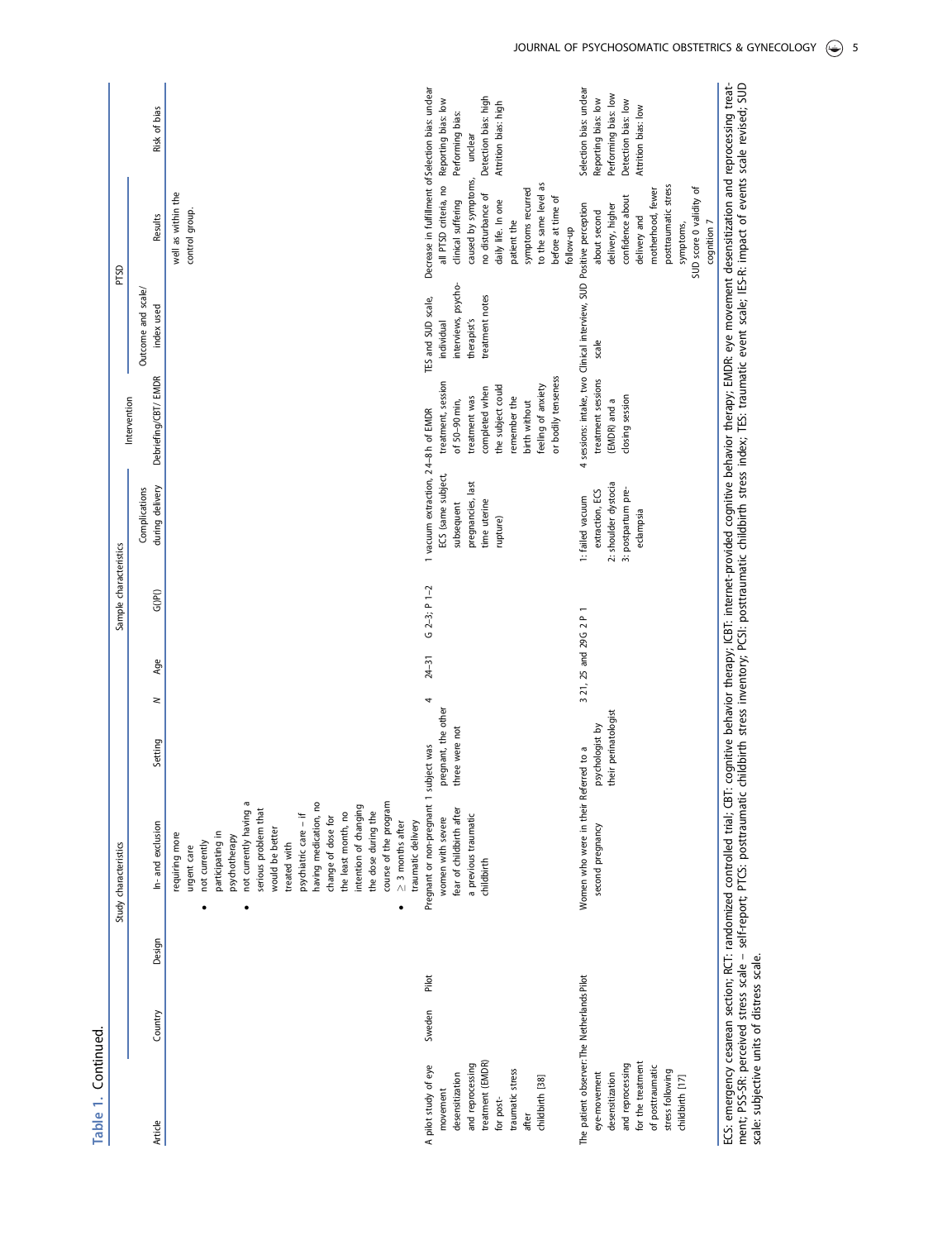<span id="page-6-0"></span>reduction in both groups, the results showed a greater reduction in PTSD symptoms in the debriefing group.

#### Cognitive behavioral therapy (CBT)

Three studies explored CBT as possible therapy for PTSD following childbirth [[13,16](#page-9-0)[,37](#page-10-0)].

The first study, by Sorenson, was a pilot study conducted among nine women who met the diagnostic criteria for PTSD. The study explored the possibility of a short-term cognitive group therapy following Gordon's intervention: "Insight: A cognitive enhancement program for women, facilitator's manual" [[39\]](#page-10-0). Participants were divided into groups of four to five women. All received five monthly sessions of 4 hours each, during which they were stimulated to challenge their cognitions, received feedback, and were able to grow into new coping strategies. After treatment, the PTSD symptoms were significantly reduced.

The second study, by Ayers et al. [\[16](#page-9-0)], explored the feasibility of CBT as treatment in an individual setting. Two cases were described of women suffering from a clinically confirmed PTSD following childbirth; one for who fear was the dominant feeling and the second for whom anger and guilt were the dominant feelings. The two women had given birth 8 and 14 months before the start of the study. Both had delivered by emergency cesarean section. In the second case, forceps delivery was unsuccessful and emergency cesarean section was performed afterward. Both received therapy individually and, therefore, therapy could be adjusted to their specific symptoms. In the second case, the partner became involved in therapy. The first case received 10 sessions, whilst the second case received 12 treatment sessions. After the sessions, all PTSD symptoms had disappeared in both women.

The third study, by Nieminen et al. was a randomized controlled trial among 43 women, which looked into the feasibility of internet-provided cognitive behavior therapy. All women reported posttraumatic stress symptoms related to their delivery more than three months ago. Women were included when they had a score on the Traumatic Event Scale (TES) [[40\]](#page-10-0) over 30 points. Participants were divided into a group that received immediate treatment and a group put on a waiting list (control group), which would receive treatment five months later. The treatment group constituted of 24 women and the control group 19 women. The treatment consisted of eight online modules, each with a therapy track and a homework track. The women were guided by a personal psychotherapist. After 8 weeks the treatment group showed the same reduction in PTSD symptoms as the control group did without treatment. However, there was a significant reduction in PTSD symptoms before and after treatment within the treatment group as well as within the control group.

### Eye movement desensitization and reprocessing treatment (EMDR)

Two studies described EMDR as possible treatment for PTSD following childbirth [[17](#page-9-0)[,38](#page-10-0)]. The EMDR sessions given in both studies were according to the structured treatment package as developed by Shapiro (Table 2) [[34](#page-10-0)].

The first study was a pilot study with a pre-posttest design in four women of which one was pregnant [[38\]](#page-10-0). The first subject had two previous pregnancies which both ended by emergency cesarean section. The other participants had given birth vaginally, although one delivery was performed with vacuum extraction due to maternal exhaustion. All the

Table 2. EMDR structured treatment package by Shapiro.

| Stage              | Description                                                                                                                                                                                                                                                                                                                                                                                                                                                                        |
|--------------------|------------------------------------------------------------------------------------------------------------------------------------------------------------------------------------------------------------------------------------------------------------------------------------------------------------------------------------------------------------------------------------------------------------------------------------------------------------------------------------|
| 1. Preparation     | Explanation of procedure, assessment of past and current medical status and the presenting problem                                                                                                                                                                                                                                                                                                                                                                                 |
| 2. Assessment      | The patient visualizes the most disturbing moment from the traumatic event and formulates a negative cognition about herself<br>related to the traumatic event. Subsequently she formulates an alternative positive cognition and rates this cognition. Then<br>the patient describes her feelings that are associated with the traumatic event and rates the disturbance on the SUD scale                                                                                         |
| 3. Body scan       | The patient will concentrate on the traumatic event and scan her entire body for physical sensations                                                                                                                                                                                                                                                                                                                                                                               |
| 4. Desensitization | While focusing on the experiencing distress, bilateral stimulations are given by the psychotherapist by moving the hand back<br>and forth in front of the face of the patient, who is following the movement of the hand with her eyes. Then, the patient is<br>asked to speak about what thoughts or feelings come to mind. Sets of bilateral stimulations are given until the patient is<br>repeating the same thoughts and feelings and the SUD is at the lowest possible level |
| 5. Installation    | The patient is then asked to combine the positive cognition with the traumatic event and rate the cognition again. Sets of<br>bilateral stimulations are given until the relationship between the positive cognition and the traumatic event has<br>strengthened and the positive cognition is experienced as valid                                                                                                                                                                |
| 6. Body scan       | Again, the patient will scan her body for trauma-related physical sensations. If sensations are reported, short sets of bilateral<br>stimulation are given until the sensations decrease or a positive feeling is experienced                                                                                                                                                                                                                                                      |
| 7. Closure         | Explanation about session, quidance on dealing with uncomfortable feelings. Evaluation of the session is made during the<br>following session                                                                                                                                                                                                                                                                                                                                      |

SUD scale: subjective units of distress scale.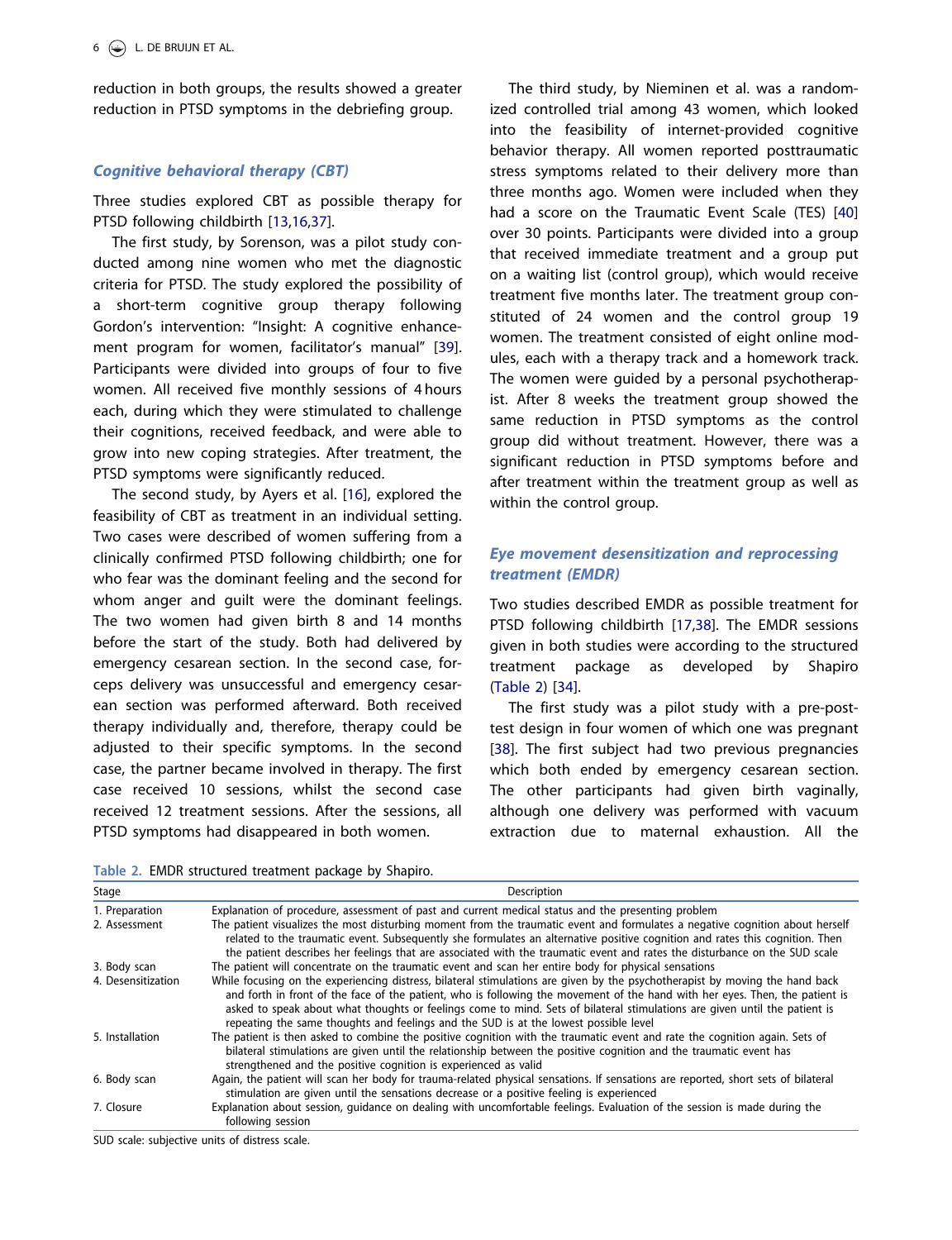<span id="page-7-0"></span>information was gathered through self-report questionnaires and therapist notes four months after the last treatment and before and after childbirth. Treatment was considered successful when the woman could look back on the childbirth without experiencing feelings of anxiety or bodily tenseness. Two women did not complete their treatment: one woman quit because she became pregnant during the study; the other quit because she disliked treatment that would make her anxiety level rise prior to improving her complaints. She was the only of the four participants that had not benefit from treatment. She reported recurrence of the same level of symptoms as prior to treatment. The level of PTSD symptoms of the other three women decreased.

The second study covered a series of three cases with women suffering from PTSD [\[17\]](#page-9-0). The three women included were pregnant with their second child. All perceived their first delivery as traumatic. The treatment consisted of four sessions: intake, two treatment sessions and a closing session. No validated instrument was used to measure the amount and level of PTSD symptoms. All women reported fewer symptoms after treatment and were able to look back positively on the delivery they had after treatment. They all stated that treatment contributed to their positive delivery experience.

Currently, two ongoing randomized controlled trials are assessing EMDR therapy as treatment for PTSD following childbirth. George et al. intend to assess the efficacy of EMDR after a traumatic childbirth and to determine the optimal time postpartum to start the EMDR therapy [[41](#page-10-0)]. Baas et al. aim to assess the efficacy and safety of EMDR during pregnancy in women with PTSD following a previous childbirth or women with fear of childbirth [\[42\]](#page-10-0).

#### **Discussion**

The aim of this review was to provide an overview of the literature on treatment options for PTSD following childbirth and to assess their efficacy. The result of the literature search shows three types of treatment options for PTSD following childbirth: debriefing, CBT and EMDR. After reviewing the included studies, EMDR and CBT might be effective as therapy for PTSD following childbirth.

The strength of this review is its focus precisely on studies conducted among women with PTSD symptoms as a consequence of traumatic delivery and determination thereof prior to start of treatment in all included studies. The methodology adhered to the PRISMA-guidelines.

However, this review article is not without limitations. First, this review may be affected by publication bias due to the restrictions in language and publication date. All studies reviewed have been conducted in Western, high-income countries and all the participating women delivered in hospitals, making it difficult to use the implications of this review in another setting. The largest restriction to draw solid conclusions is the lack of good quality research. The available research is scarce and of the available studies, two studies were conducted as a pilot study [\[13](#page-9-0),[38\]](#page-10-0), two were case studies [[16,17](#page-9-0)] and two were controlled trials [\[36,43\]](#page-10-0). The maximum sample size was only 80 women. The only study that performed a power calculation was the study of Nieminen et al., but the number of participants needed for an 80% power was not achieved.

Concept bias may affect this review because the studies have used different methods to indicate the presence of PTSD in their participants. Two studies used the TES [[40](#page-10-0)] to measure PTSD symptoms [\[38](#page-10-0),[43\]](#page-10-0). Two studies measured PTSD symptoms qualitatively without making use of validated instruments, like structured clinical interviews [\[16,17](#page-9-0)]. Also used were the Perceived Stress Scale – self-report (PSS – SR) [[36,44](#page-10-0)], the Posttraumatic Childbirth Stress Inventory (PTCS) [[13\]](#page-9-0) and the Impact of Events Scale – Revised (IES – R) [\[43,45\]](#page-10-0). Some self-report questionnaires show deficits in measuring all the PTSD criteria according to the DSM-5 [31]. The IES-R and the PSS-SR do not test criterion A and F [\[25\]](#page-10-0). Meades et al. indicated in their article that they had modified the PSS-SR in order to make it fit for measurement of PTSD following childbirth, although this was not clearly specified.

The risk of bias of the individual studies was hard to determine due to lack of information in several studies on many of the criteria in the Cochrane Risk of Bias Tool. Furthermore, many studies were not conducted as an RCT, which made the risk of selection bias high, because blinding was simply not done. Most studies described their methods and incomplete data extensively, making the risk of attrition bias low.

#### Implications for practice

Some PTSD symptoms, like hyperarousal and sleep disorders are part of "normal" behavior after childbirth [[2,18\]](#page-9-0). Therefore, women may not recognize their childbirth as traumatic event, since childbirth is viewed by society as a positive event [[24\]](#page-10-0). In today's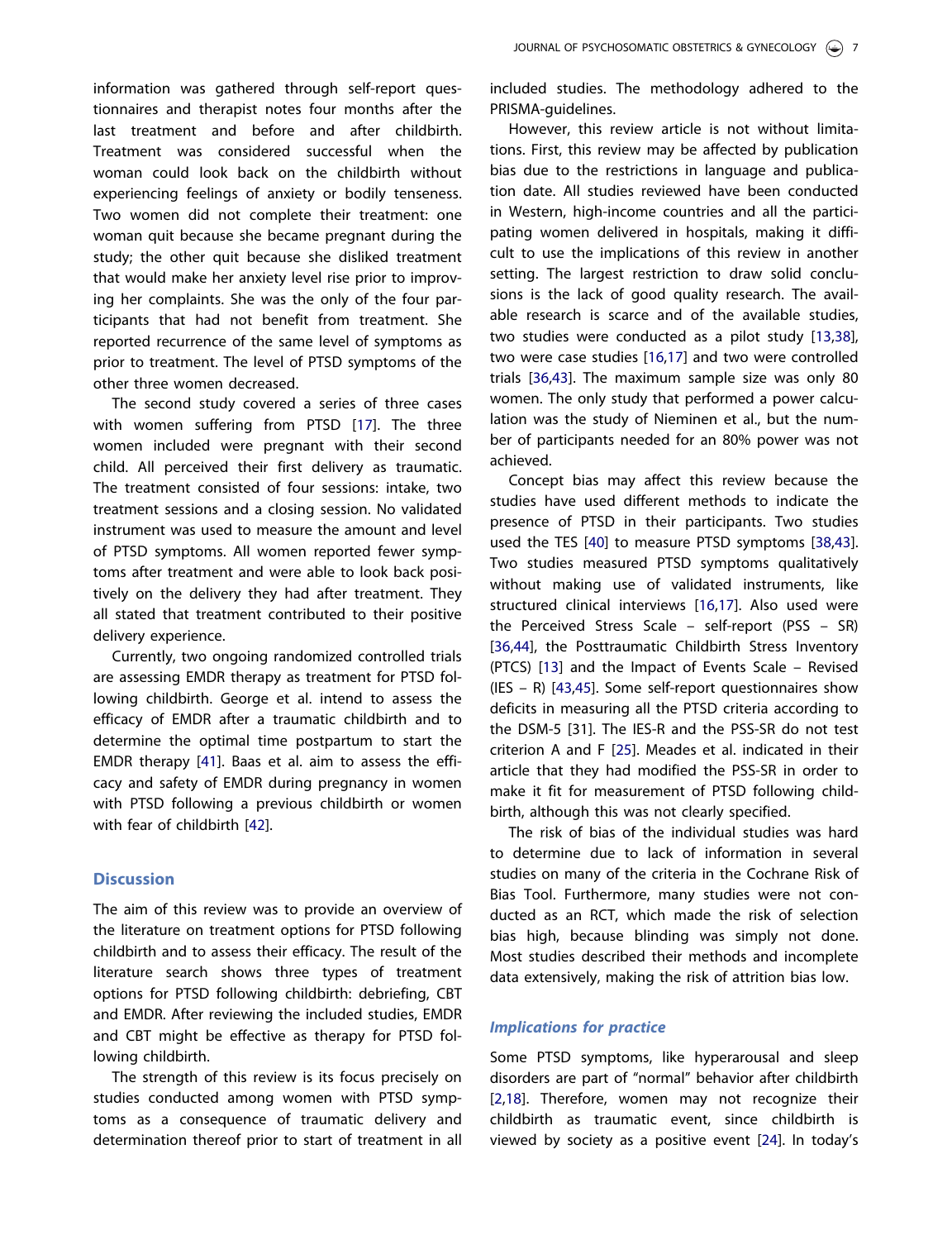<span id="page-8-0"></span>practice, many women do not mention their symptoms until a next pregnancy. Treatment is then often postponed because of fear of negative side effects for mother and fetus.

Debriefing is studied previously as prophylactic after traumatic birth to prevent women from getting PTSD. Meades has studied the possibility of debriefing as treatment for PTSD following childbirth. There are no studies that look into the possibility of debriefing as prevention for or treatment of PTSD during pregnancy. This might be because debriefing is not recommended for treatment of PTSD after other events [[18](#page-9-0)].

Most guidelines recommend EMDR and CBT, which include exposure that might lead to hyperarousal, as the two preferred and most effective treatment options for PTSD. Extant findings on CBT during pregnancy for anxiety disorders also contribute to the view that exposure therapy is likely to be safe during pregnancy [\[46\]](#page-10-0). That CBT is the therapy of choice for PTSD forms the basis of the exploring study by Ayers et al. The authors suggest CBT might be an effective treatment when tailored to the woman's individual issues [[16\]](#page-9-0). EMDR is also thought to evoke hyperarousal, which makes some clinicians to recommend caution [[34\]](#page-10-0), although this rationale is not evidence based. Some therapists do treat pregnant women, with a stable pregnancy and permission of their physician. For these women, the benefits for maternal quality of life and reduced stress for the developing fetus after treatment weigh up against a possible and hypothetical adverse effect of EMDR during pregnancy [[47](#page-10-0)].

In this review, the study by Sandstrom et al. and the study Stramrood et al. challenge the view not to treat pregnant women with EMDR. The results from the study by Sandstrom et al. show a decrease in PTSD symptoms in three of four participants after EMDR. In the study by Stramrood et al., all women report to benefit from EMDR treatment while being pregnant and even though all their subsequent deliveries were complicated, they report to look back positively on them. The recently started trial by Baas et al. will challenge Shapiro's view even further by conducting their research on EMDR as therapy in a population consisting of 50 pregnant women.

Taken together, this review stresses the importance of training clinicians in recognizing PTSD following childbirth and its risk factors. Due to the relatively high prevalence, especially in high-risk samples, and the serious consequences of PTSD following childbirth, obstetric care providers must be made aware of this condition. Grekin and O'Hara argue in favor of a distinction between women who identify their childbirth as traumatic due to unexpected interventions and women who already possess vulnerability due to prior trauma.

When staff is trained in recognizing PTSD, they are able to point out symptoms in women who are unaware of the existence of PTSD following childbirth and direct these women to further help. It would be beneficial to discuss the woman's experience of the childbirth during the standard postpartum check with the midwife or obstetrician, usually at one to two months postpartum. This moment could be used to perform a first screening on PTSD and refer for further treatment. A following contact with high-risk patients and patient with a high score during the first screening to evaluate a decrease of the symptoms could be three months after childbirth, since spontaneous remission of PTSD is unlikely beyond three months [[18\]](#page-9-0). Furthermore, at six months postpartum the prevalence of PTSD following childbirth is higher in comparison to the prevalence at three months postpartum [[7\]](#page-9-0). Contact and possible treatment at three months postpartum may prevent symptoms to increase or to first become apparent during a subsequent pregnancy.

For women who appear to be more vulnerable for PTSD after childbirth, because of a previous traumatic experience, a history of mental health problems or fear of childbirth, clinical guidelines with preventive measures should be developed. Thus far, research on prevention of traumatic delivery experiences and PTSD following childbirth is scarce, and no intervention has been proven to be very effective [[48](#page-10-0)].

#### Implications for research

Some researchers indicate that adjusting existing selfreport questionnaires for PTSD to women with newborn babies may strengthen the validity. For example, when exploring sleep difficulties, a phrase such as "not due to being woken by my baby" could be added [[3,10](#page-9-0)[,24\]](#page-10-0). In 2010, Stramrood et al. formulated the contents for an "ideal" self-report instrument. According to their qualitative analysis criterion A and all the symptoms clusters should be explored on intensity. The cut-off value should be two or more on a four-point scale, ranging from zero to three. None of the symptoms should be present before delivery [[49\]](#page-10-0). The TES is yet the only questionnaire that constitutes these contents. However, the TES is not validated for PTSD following childbirth.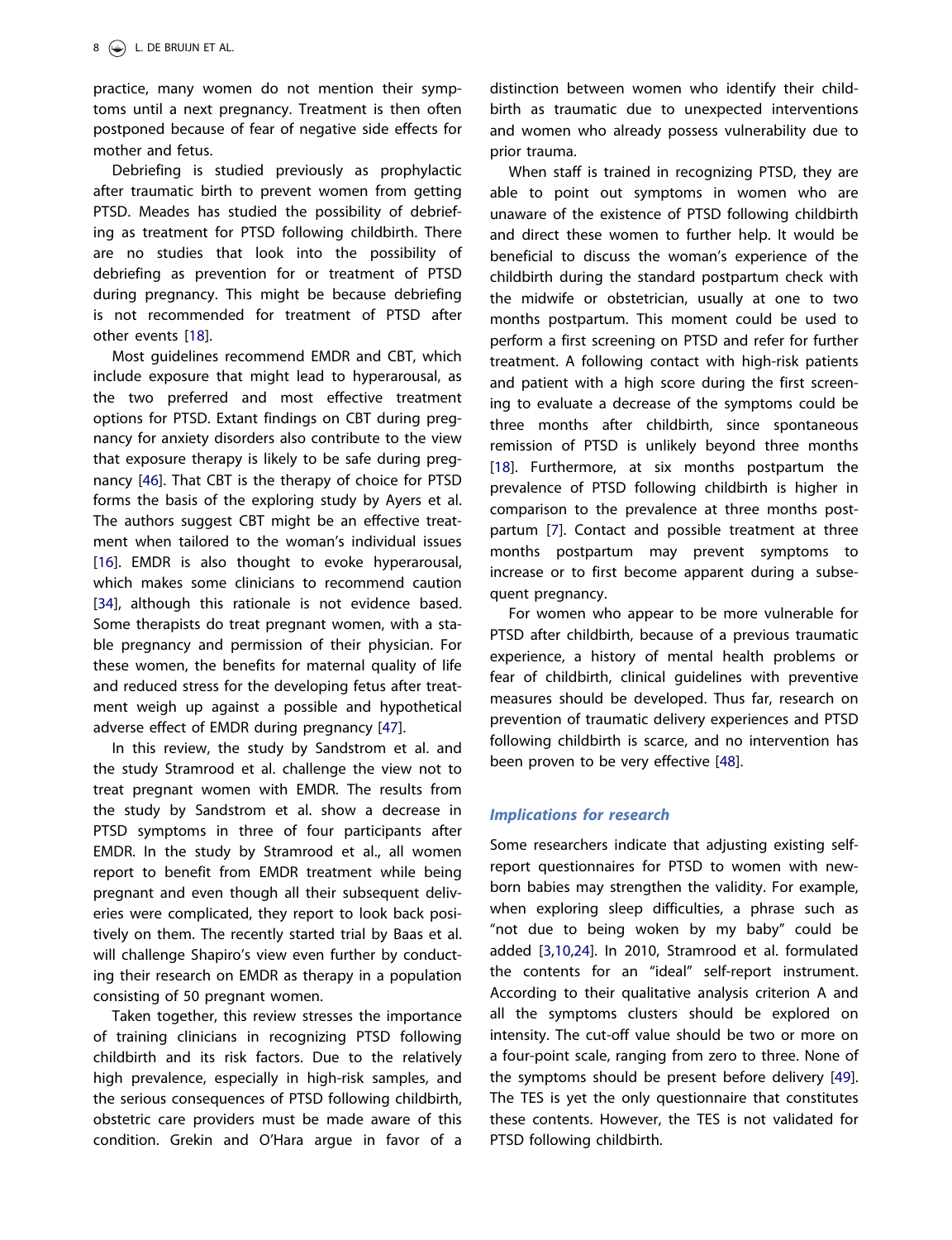<span id="page-9-0"></span>Furthermore, since only one study is available on postpartum debriefing as treatment, it is recommended to extend and verify its findings. What needs to be examined more thoroughly is which elements make postpartum debriefing suitable for treatment and which make it suitable as prevention, for which debriefing is most widely used.

Randomized controlled trials on CBT and EMDR should be conducted before solid conclusions can be drawn about effectiveness of CBT and EMDR as therapy for PTSD following childbirth. One RCT on CBT has been conducted with a too small sample size to reach a power of 80% [[43](#page-10-0)]. Longitudinal studies could shed light on whether CBT and EMDR have an enduring effect and thereby can protect a woman from PTSD symptoms during her following childbirth.

#### Conclusion

This review aimed to assess the available treatment options for PTSD following childbirth. Three options are available as treatment for PTSD following childbirth: debriefing, CBT and EMDR. From the six studies included could be concluded that postpartum debriefing appears to be beneficial for women requesting debriefing themselves. Second, studies on CBT and EMDR show a significant reduction in PTSD symptoms, even though research is limited. In order to draw solid conclusions about the efficacy of these three treatment options good quality research, such as RCT's, is necessary.

#### Acknowledgments

The authors would like to thank J. van Hoorn, PhD, J. Kamilic, PhD, and D.C. Eindhoven, PhD, for their helpful comments. Furthermore, the authors would like to thank J.W. Schoones, Drs, for his assistance performing the literature search.

#### Disclosure statement

Not the authors nor Mr Schoones, Ms van Hoorn, Ms Kamilic and Ms Eindhoven have a conflict of interest to declare.

#### References

- [\[1\]](#page-1-0) Ayers S. Fear of childbirth, postnatal post-traumatic stress disorder and midwifery care. Midwifery. 2014; 30:145–148.
- [\[2\]](#page-1-0) McKenzie-McHarg K, Ayers S, Ford E, et al. Post-traumatic stress disorder following childbirth: an update of current issues and recommendations for future research. J Reprod Infant Psychol. 2015;33:219–237.
- [\[3\]](#page-1-0) Andersen LB, Melvaer LB, Videbech P, et al. Risk factors for developing post-traumatic stress disorder following childbirth: a systematic review. Acta Obstet Gynecol Scand. 2012;91:1261–1272.
- [\[4\]](#page-1-0) Soderquist J, Wijma B, Thorbert G, et al. Risk factors in pregnancy for post-traumatic stress and depression after childbirth. BJOG. 2009;116:672–680.
- [\[5\]](#page-1-0) American Psychiatric Association. Diagnostic and statistical manual of mental disorders. 5th ed. Arlington (VA): American Psychiatric Publishing; 2013.
- [\[6\]](#page-1-0) Czarnocka J, Slade P. Prevalence and predictors of post-traumatic stress symptoms following childbirth. Br J Clin Psychol. 2000;39:35–51.
- [\[7\]](#page-1-0) Yildiz PD, Ayers S, Phillips L. The prevalence of posttraumatic stress disorder in pregnancy and after birth: a systematic review and meta-analysis. J Affect Disord. 2017;208:634–645.
- [\[8\]](#page-1-0) Engelhard IM, van Rij M, Boullart I, et al. Posttraumatic stress disorder after pre-eclampsia: an exploratory study. Gen Hosp Psychiatry. 2002;24: 260–264.
- [9] Furuta M, Sandall J, Bick D. A systematic review of the relationship between severe maternal morbidity and post-traumatic stress disorder. BMC Pregnancy Childbirth. 2012;12:125.
- [\[10\]](#page-1-0) Grekin R, O'Hara MW. Prevalence and risk factors of postpartum posttraumatic stress disorder: a meta-analysis. Clin Psychol Rev. 2014;34:389–401.
- [\[11\]](#page-1-0) Stramrood CA, Wessel I, Doornbos B, et al. Posttraumatic stress disorder following preeclampsia and PPROM: a prospective study with 15 months follow-up. Reprod Sci. 2011;18:645–653.
- [\[12\]](#page-1-0) Kessler RC. Posttraumatic stress disorder: the burden to the individual and to society. J Clin Psychiatry. 2000;61(5): 4–12.
- [\[13\]](#page-1-0) Sorenson DS. Healing traumatizing provider interactions among women through short-term group therapy. Arch Psychiatr Nurs. 2003;17:259–269.
- [\[14\]](#page-1-0) Ayers S, Eagle A, Waring H. The effects of childbirthrelated post-traumatic stress disorder on women and their relationships: a qualitative study. Psychol Health Med. 2006;11:389–398.
- [\[15\]](#page-1-0) Nicholls K, Ayers S. Childbirth-related post-traumatic stress disorder in couples: a qualitative study. Br J Health Psychol. 2007;12:491–509.
- [\[16\]](#page-1-0) Ayers S, McKenzie-McHarg K, Eagle A. Cognitive behaviour therapy for postnatal post-traumatic stress disorder: case studies. J Psychosom Obstet Gynecol. 2007;28:177–184.
- [\[17\]](#page-1-0) Stramrood CA, van der Velde J, Doornbos B, et al. The patient observer: eye-movement desensitization and reprocessing for the treatment of posttraumatic stress following childbirth. Birth. 2012;39:70–76.
- [\[18\]](#page-1-0) Ayers S, Joseph S, McKenzie-McHarg K, et al. Posttraumatic stress disorder following childbirth: current issues and recommendations for future research. J Psychosom Obstet Gynecol. 2008;29:240–250.
- [\[19\]](#page-1-0) Hofberg K, Brockington I. Tokophobia: an unreasoning dread of childbirth. A series of 26 cases. Br J Psychiatry. 2000;176:83–85.
- [\[20\]](#page-1-0) Laursen M, Johansen C, Hedegaard M. Fear of childbirth and risk for birth complications in nulliparous